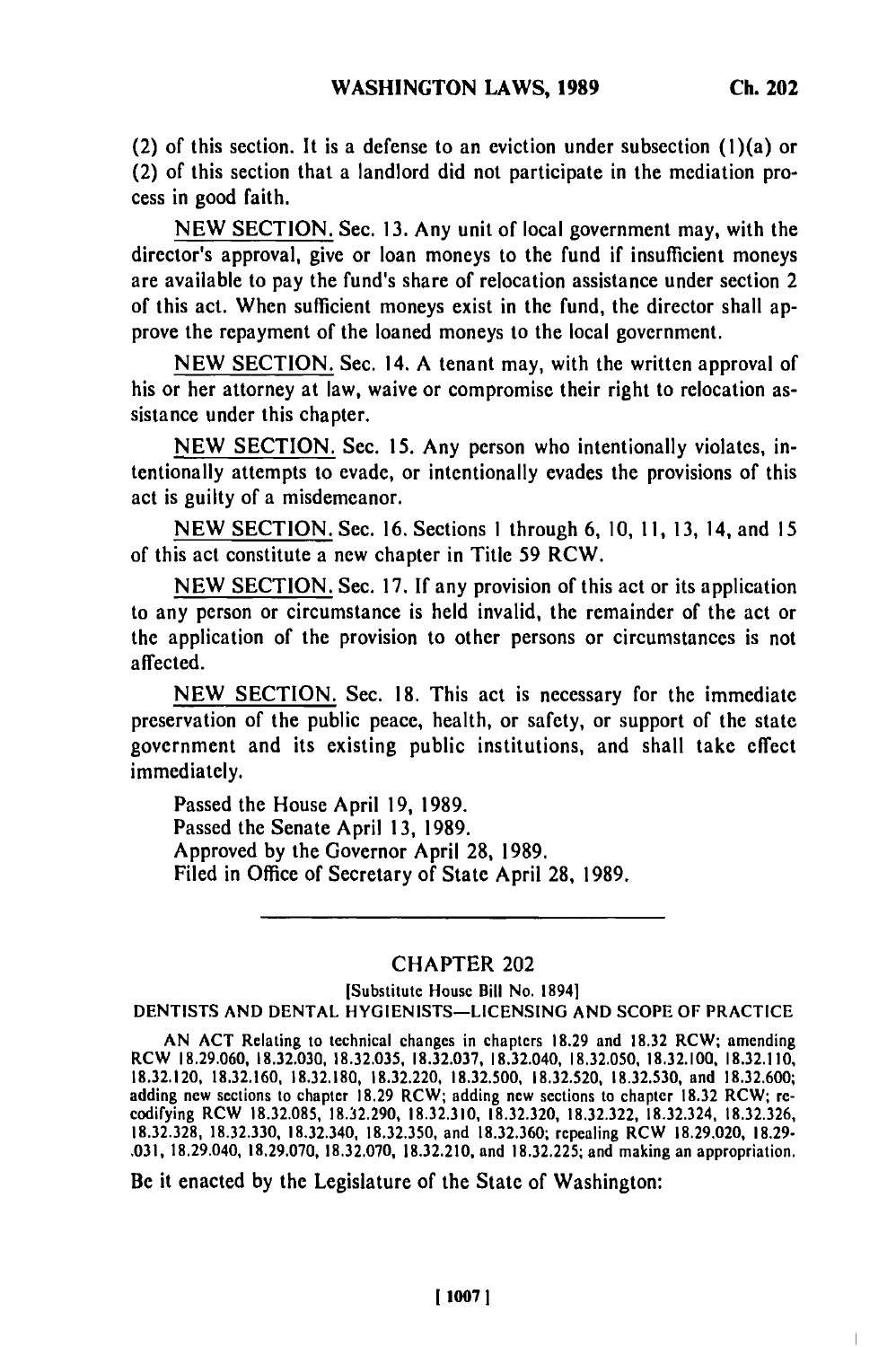NEW SECTION. Sec. I. REQUIREMENTS FOR LICENSURE. **(1)** The department shall issue a license to any applicant who, as determined by the director:

(a) Has successfully completed an educational program approved by the director. This educational program shall include course work encompassing the subject areas within the scope of the license to practice dental hygiene in the state of Washington;

(b) Has successfully completed an examination administered by the dental hygiene examining committee; and

(c) Has not engaged in unprofessional conduct or is not unable to practice with reasonable skill and safety as a result of a physical or mental impairment.

(2) Applications for licensure shall be submitted on forms provided by the department. The department may require any information and documentation necessary to determine if the applicant meets the criteria for licensure as provided in this chapter and chapter 18.130 RCW. Each applicant shall pay a fee determined by the director as provided in RCW 43.24.086. The fee shall be submitted with the application.

NEW SECTION. Sec. 2. RENEWALS. The director shall establish by rule the requirements for renewal of licenses. The director shall establish a renewal and late renewal penalty fee as provided in RCW 43.24.086. Failure to renew invalidates the license and all privileges granted by the license. The director shall determine by rule whether a license shall be canceled for failure to renew and shall establish procedures and requirements for relicensure.

NEW SECTION. Sec. 3. DENTAL HYGIENE EXAMINING COMMITTEE-CREATION--MEMBERSHIP-TERMS-REMOVAL. There shall be a dental hygiene examining committee consisting of three practicing dental hygienists and one public member appointed by the director, to be known as the Washington dental hygiene examining committee. Each dental hygiene member shall be licensed and have been actively practicing dental hygiene for a period of not less than five years immediately before appointment and shall not be connected with any dental hygiene school. The public member shall not be connected with any dental hygiene program or engaged in any practice or business related to dental hygiene. Members of the committee shall be appointed by the director to prepare and conduct examinations for dental hygiene licensure. Members shall be appointed to serve for terms of three years from October I of the year in which they are appointed. Terms of the members shall be staggered. Each member shall hold office for the term of his or her appointment and until his or her successor is appointed and qualified. Any member of the committee may be removed by the director for neglect of duty, misconduct, malfeasance, or misfeasance in office, after being given a written statement of the charges against him or her and sufficient opportunity to be heard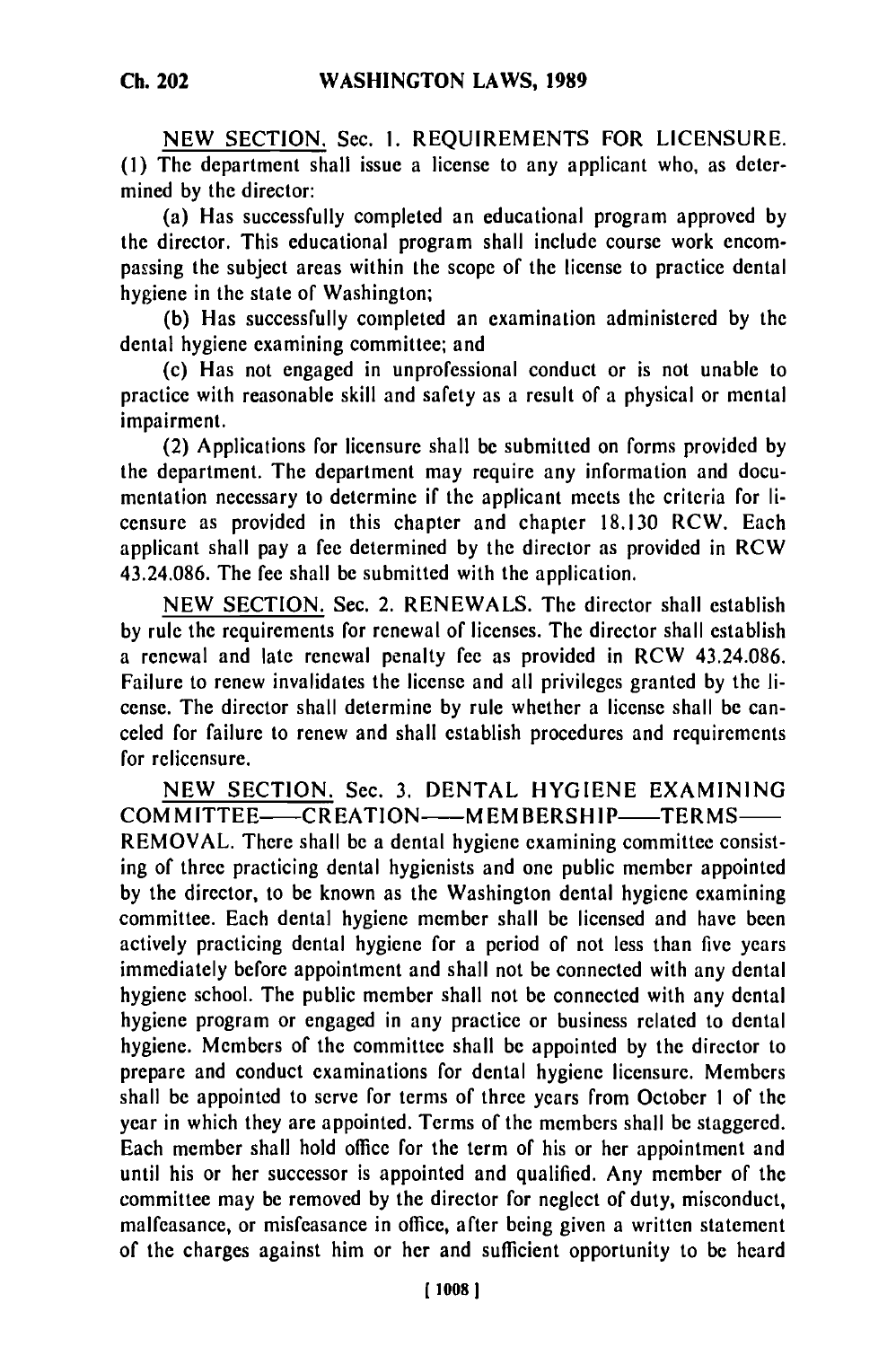thereon. Members of the committee shall be compensated in accordance with RCW 43.03.240 and shall be reimbursed for travel expenses in accordance with RCW 43.03.050 and 43.03.060.

NEW SECTION. Sec. 4. COMMITTEE'S AUTHORITY. The director in consultation with the Washington dental hygiene examining committee shall:

**(1)** Adopt rules in accordance with chapter 34.05 RCW necessary to prepare and conduct examinations for dental hygiene licensure;

(2) Require an applicant for licensure to pass an examination consisting of written and practical tests upon such subjects and of such scope as the committee determines;

(3) Set the standards for passage of the examination;

(4) Administer at least two examinations each calendar year in conjunction with examinations for licensure of dentists under chapter 18.32 RCW. Additional examinations may be given as necessary; and

(5) Establish by rule the procedures for an appeal of an examination failure.

NEW SECTION. Sec. 5. DIRECTOR'S AUTHORITY. In addition to any other authority provided by law, the director may:

**(1)** Adopt rules in accordance with chapter 34.05 RCW necessary to implement this chapter;

(2) Establish forms necessary to administer this chapter;

(3) Issue a license to any applicant who has met the education and examination requirements for licensure and deny a license to applicants who do not meet the minimum qualifications for licensure. Proceedings concerning the denial of licenses based on unprofessional conduct or impaired practice shall be governed by the uniform disciplinary act, chapter 18.130 RCW;

(4) Employ clerical, administrative, and investigative staff as needed to implement and administer this chapter and hire individuals, including those licensed under this chapter, to serve as examiners or consultants as necessary to implement and administer this chapter;

(5) Maintain the official departmental record of all applicants and licensees;

(6) Establish, by rule, the minimum education requirements for licensure, including but not limited to approval of educational programs; and

(7) Establish and implement by rule a continuing education program.

NEW SECTION. Sec. 6. APPROVAL OF EDUCATIONAL PRO-GRAMS. The director shall establish by rule the standards and procedures for approval of educational programs and may contract with individuals or organizations having expertise in the profession or in education to report to the director information necessary for the director to evaluate the educational programs. The director may establish a fee for educational program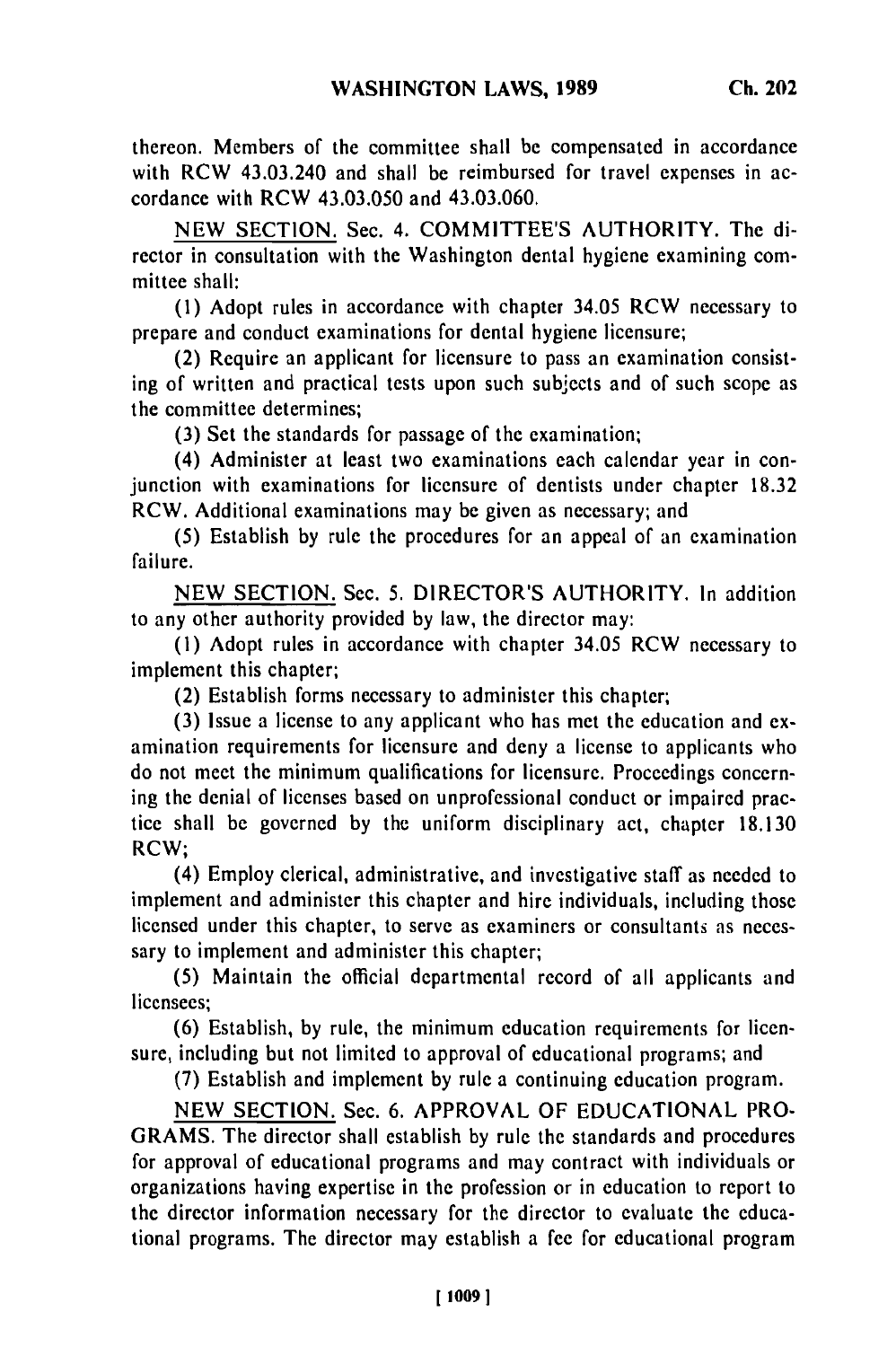evaluation. The fee shall be set to defray the administrative costs for evaluating the educational program, including, but not limited to, costs for site evaluation.

NEW SECTION. Sec. 7. EXAMINATIONS. (I) The director shall establish the date and location of the examination. Applicants who meet the education requirements for licensure shall be scheduled for the next examination following the filing of the application. The director shall establish by rule the examination application deadline.

(2) The examination shall contain subjects appropriate to the scope of practice and on laws in the state of Washington regulating dental hygiene practice.

(3) The committee shall establish by rule the requirements for a reexamination if the applicant has failed the examination.

(4) The committee may approve an examination prepared or administered by a private testing agency or association of licensing authorities.

NEW SECTION. Sec. 8. IMMUNITY. The director, members of the committee, and individuals acting on their behalf are immune from suit in any action, civil or criminal, based on any acts performed in the course of their duties.

NEW SECTION. Sec. 9. COMMITTEE MEETINGS-0UO-RUM-EFFECT OF VACANCY. The committee shall meet at least once a year and at such times as may be necessary for the transaction of business.

A majority of the committee shall constitute a quorum.

A vacancy in the committee membership shall not impair the right of the remaining members of the committee to exercise any power or to perform any duty of the committee, so long as the power is exercised or the duty performed by a quorum of the committee.

NEW SECTION. Sec. 10. EXEMPTIONS FROM CHAPTER. The following practices, acts, and operations are excepted from the operation of this chapter:

**(1)** The practice of dental hygiene in the discharge of official duties by dental hygienists in the United States armed services, coast guard, public health services, veterans' bureau, or bureau of Indian affairs;

(2) Dental hygiene programs approved by the director and the practice of dental hygiene by students in dental hygiene programs approved by the director, when acting under the direction and supervision of persons licensed under chapter 18.29 or 18.32 RCW acting as instructors.

NEW SECTION. Sec. **11.** CAPTIONS NOT LAW. Section headings as used in this act do not constitute any part of the law.

Sec. 12. Section 31, chapter 16, Laws of 1923 as last amended by section 21, chapter 7, Laws of 1985 and RCW 18.29.060 are each amended to read as follows:

*Ch.* **202**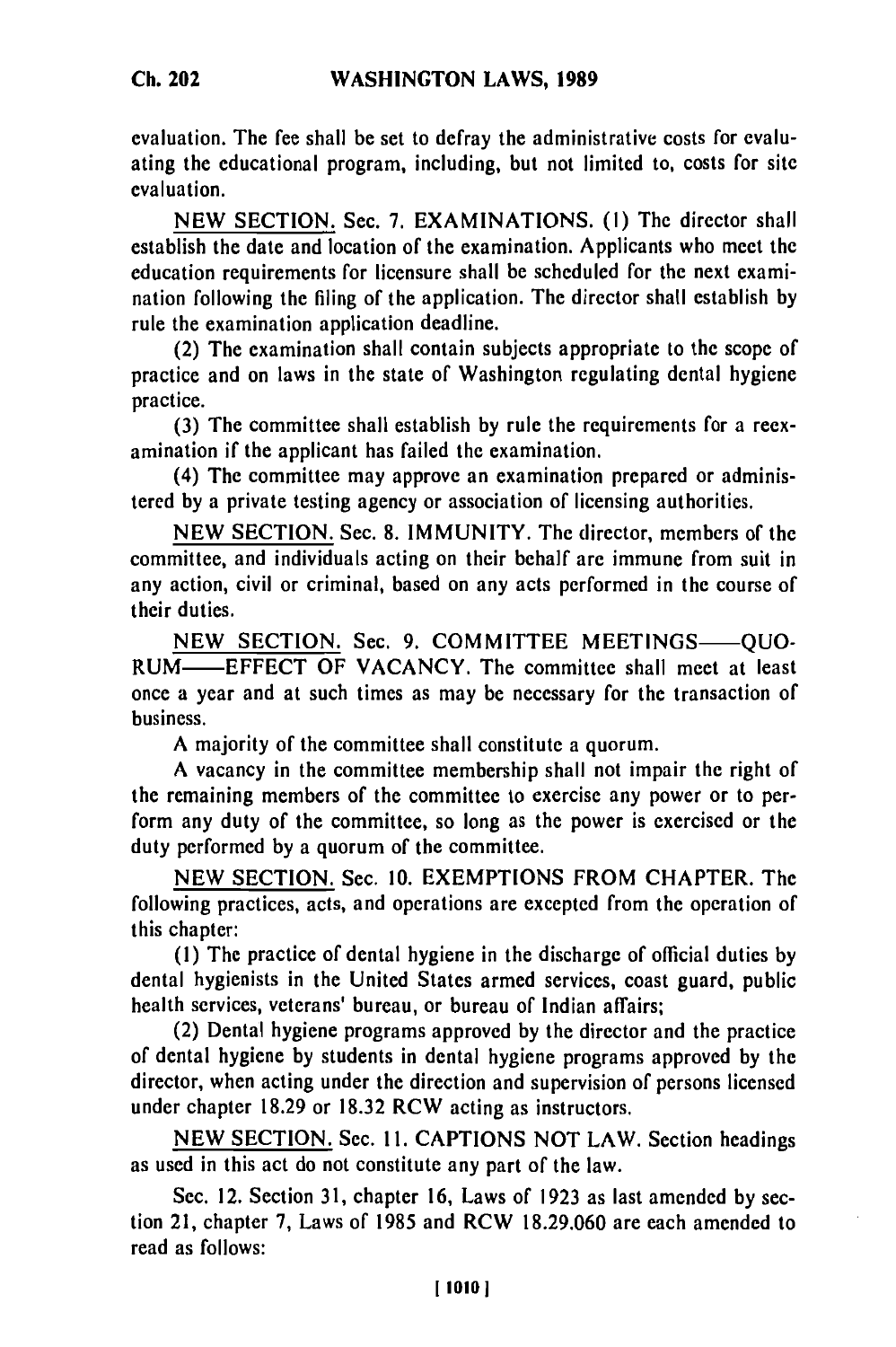Upon passing an examination and meeting the requirements as provided in  $((RCW+18.29.031))$  section 1 of this 1989 act, the director of licensing shall issue to the successful applicant a license as dental hygienist. The license shall be displayed in a conspicuous place in the operation room where such licensee shall practice.

Sec. 13. Section **1,** chapter 130, Laws of 1951 as last amended by section 35, chapter 158, Laws of 1979 and RCW 18.32.030 are each amended to read as follows:

The following practices, acts, and operations are excepted from the operation of the provisions of this chapter:

(I) The rendering of dental relief in emergency cases in the practice of his or her profession **Ly** a physician or surgeon, licensed as such and registered under the laws of this state, unless  $((he))$  the physician or surgeon undertakes to or does reproduce lost parts of the human teeth in the mouth or to restore or to replace in the human mouth lost or missing teeth;

(2) The practice of dentistry in the discharge of official duties by dentists in the United States ((army, navy)) federal services on federal reservations, including but not limited to the armed services, coast guard, public health service, veterans' bureau, or bureau of Indian affairs;

(3) Dental schools or colleges approved  $((by the board))$  under RCW 18.32.040, and the practice of dentistry by students in Washington state dental schools or colleges approved by the board, when acting under the direction and supervision of ((registered and)) Washington state-licensed rection and supervision of *((registered and)*, *hase*<br>((dentists acting as instructors)) dental school faculty;

(4) The practice of dentistry by licensed dentists of other states or countries while appearing as clinicians at meetings of the Washington state dental association, or component parts thereof, or at meetings sanctioned by them, or other groups approved by the board of dental examiners;

(5) The use of roentgen and other rays for making ((radiograms)) radiographs or similar records of dental or oral tissues, under the supervision of a licensed dentist or physician;

(6) The making, repairing, altering, or supplying of artificial restorations, substitutions, appliances, or materials for the correction of disease, loss, deformity, malposition, dislocation, fracture, injury to the jaws, teeth, lips, gums, cheeks, palate, or associated tissues or parts; providing the same are made, repaired, altered, or supplied pursuant to the written instructions and order of a licensed dentist which may be accompanied by casts, models, or impressions furnished by  $((said))$  the dentist, and  $((said))$  the prescriptions shall be retained and filed for a period of not less than three years and shall be available to and subject to the examination of the director of licensing or ((his)) the director's authorized representatives;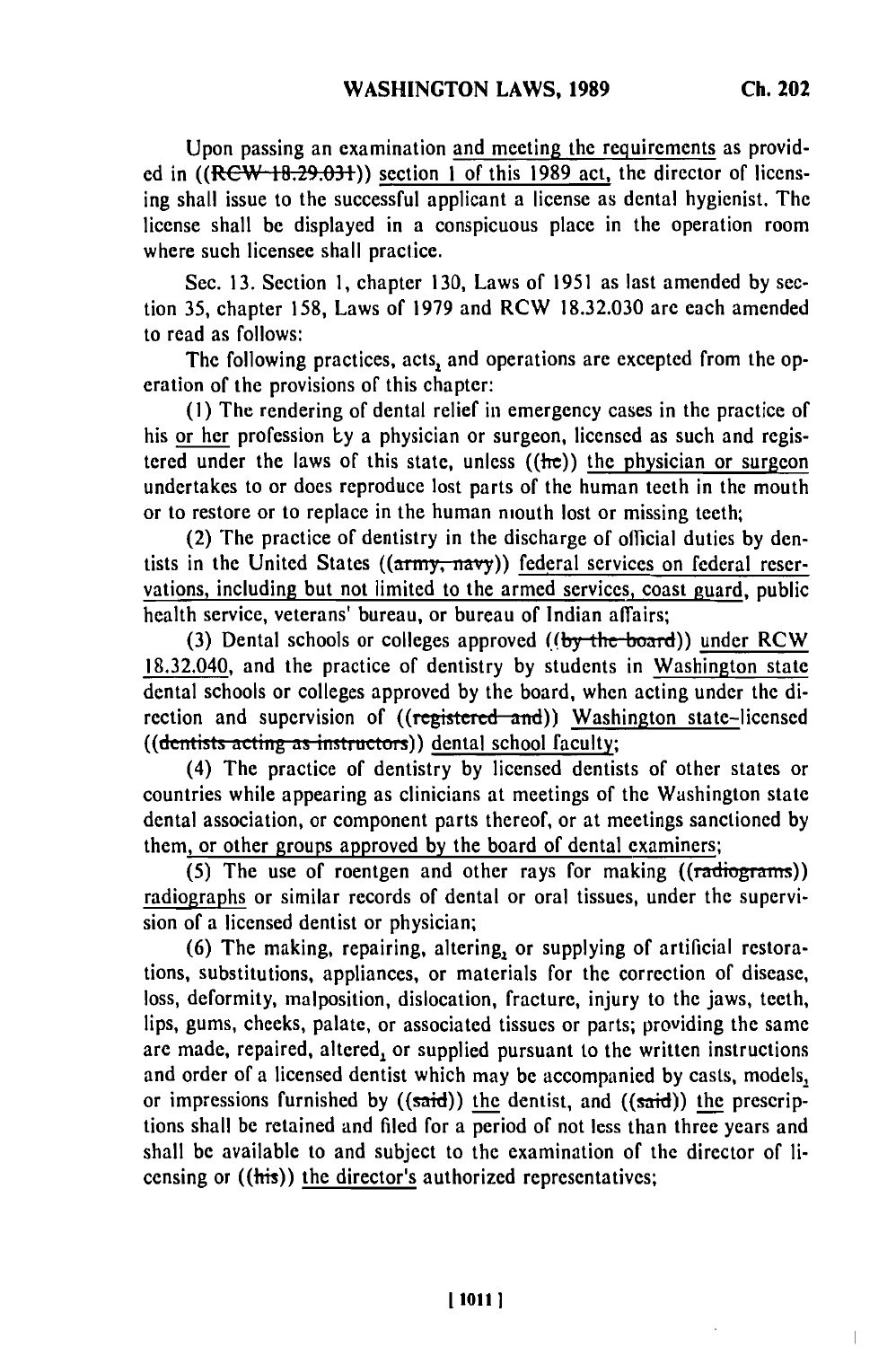(7) The removal of deposits and stains from the surfaces of the teeth, the application of topical preventative or prophylactic agents, and the polishing and smoothing of restorations, when performed or prescribed by a dental hygienist licensed under the laws of this state;

(8) A qualified and licensed physician and surgeon extracting teeth or performing oral surgery pursuant to the scope of practice under chapter 18.71 or 18.57 RCW;

(9) ((A legal practitioner of another state making a clinical demonstration-before a medical or dental society, or at a convention approved by the Washington state medical or dental association or Washington progressive dental society;

(10) Students practicing or performing dental operations, under the supervision of competent instructors, in any reputable dental college;

 $(++)$ )) The performing of dental operations or services by persons not licensed under this chapter when performed under the supervision of a licensed dentist: PROVIDED HOWEVER, That such nonlicensed person shall in no event perform the following dental operations or services unless permitted to be performed by  $((\text{him}))$  the person under  $((\text{other-provisions})$ of) this chapter or chapters 18.29, 18.57, 18.71, and 18.88 RCW:

(a) Any removal of or addition to the hard or soft tissue of the oral cavity:

(b) Any diagnosis of or prescription for treatment of disease, pain, deformity, deficiency, injury, or physical condition of the human teeth or jaws, or adiacent structure:

(c) Any administration of general or injected local anaesthetic of any nature in connection with a dental operation, including intravenous sedation;

(d) Any oral prophylaxis:

(e) The taking of any impressions of the teeth or jaw or the relationships of the teeth or jaws, for the purpose of fabricating any intra-oral restoration, appliance, or prosthesis.

Sec. 14. Section 2, chapter 112, Laws of 1935 as last amended by section 50, chapter 279, Laws of 1984 and RCW 18.32.035 are each amended to read as follows:

There shall be a board of dental examiners consisting of nine practicing dentists, at least three of whom reside east of the summit of the Cascade range, and one consumer member, to be known as the Washington state board of dental examiners.

The members shall be appointed by the governor in the manner hereinafter set forth and at the time of their appointment upon said board must be actual residents of the state in active practice of dentistry ((or dental surgery as hereinafter)) as defined in this chapter and must have been for a period of five years or more legally licensed to practice dentistry ((or dental surgery)) in this state((: PROVIDED, HOWEVER, That)). No person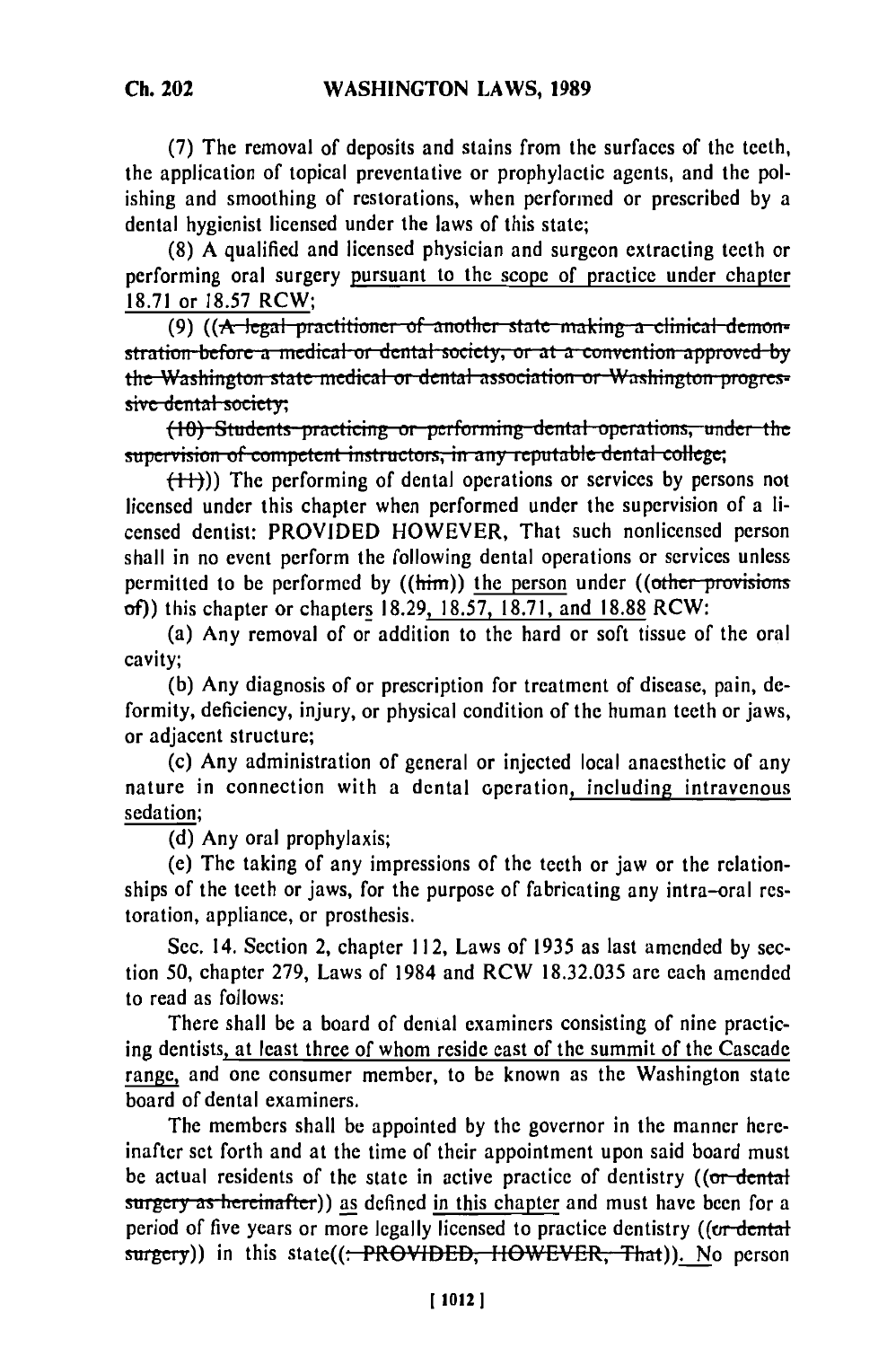((shall be)) is eligible to appointment to ((said)) the board who is in any way connected with or interested in any dental college or dental department of any institution of learning. Members shall be appointed to the board to serve for terms of five years from  $((\frac{1}{10})(\frac{1}{1})^2)$  January 1st of the year in which they are appointed, and shall hold office until their successors are appointed.

In case of a vacancy occurring on  $((said))$  the board,  $((such))$  the vacancy shall be filled by the governor as  $((\text{herein}))$  provided in this section for the remainder of the term of the vacancy and the appointee shall hold office until a successor is appointed.

The board ((shall have the power to employ)) may contract with competent persons on a temporary basis to assist in ((conducting)) developing or administering examinations for licensure.

The board ((shall have the authority to)) may enter into compacts and agreements with other states and with organizations formed by several states, for the purpose of conducting multi-state licensing examinations. The board may enter into such compacts and agreements even though they would result in the examination of a candidate for a license in this state by an examiner or examiners from another state or states, and even though  $((they))$  the compacts and agreements would result in the examination of a candidate or candidates for a license in another state or states by an examiner or examiners from this state.

The board of dental examiners may adopt rules in accordance with chapter 34.05 RCW to implement this chapter and chapter 18.130 RCW.

Sec. 15. Section 3, chapter 112, Laws of 1935 and RCW 18.32.037 are each amended to read as follows:

The board shall ((choose)) designate one of its members ((president)) as chairperson and one as secretary ((thereof)), and it shall meet at least once in each year, and ( $(\overline{\text{other}})$ ) more often if necessary,  $((\overline{\text{in}}))$  at the discretion of the director or board, and at such times and places as  $($ ( $)$ he-or-it may)) the director or the board deems proper. A majority of the members of ((said)) the board ((shall, at all times)) currently serving constitutes a quorum for the transaction of the business of the board( $\left($ , and the proceedings thereof shall, at all reasonable times, be open to public inspection)).

Sec. 16. Section 5, chapter 112, Laws of 1935 as amended by section 2, chapter 38, Laws of 1979 and RCW 18.32.040 are each amended to read as  $f_{\text{S}}(S) = \frac{1}{2}$  in the set of  $S \times S$  and  $S \times S$ . The set of the set of anomalize to real.

((Said board shall make rules and regulations to establish a uniform and reasonable standard of educational requirements to be observed by dental schools, colleges, or dental departments of universities, and said board may determine the reputability of these by reference to their compli**ance with said rules or regulations.)** 

The board shall ((demand)) require that every applicant for a license to practice dentistry shall: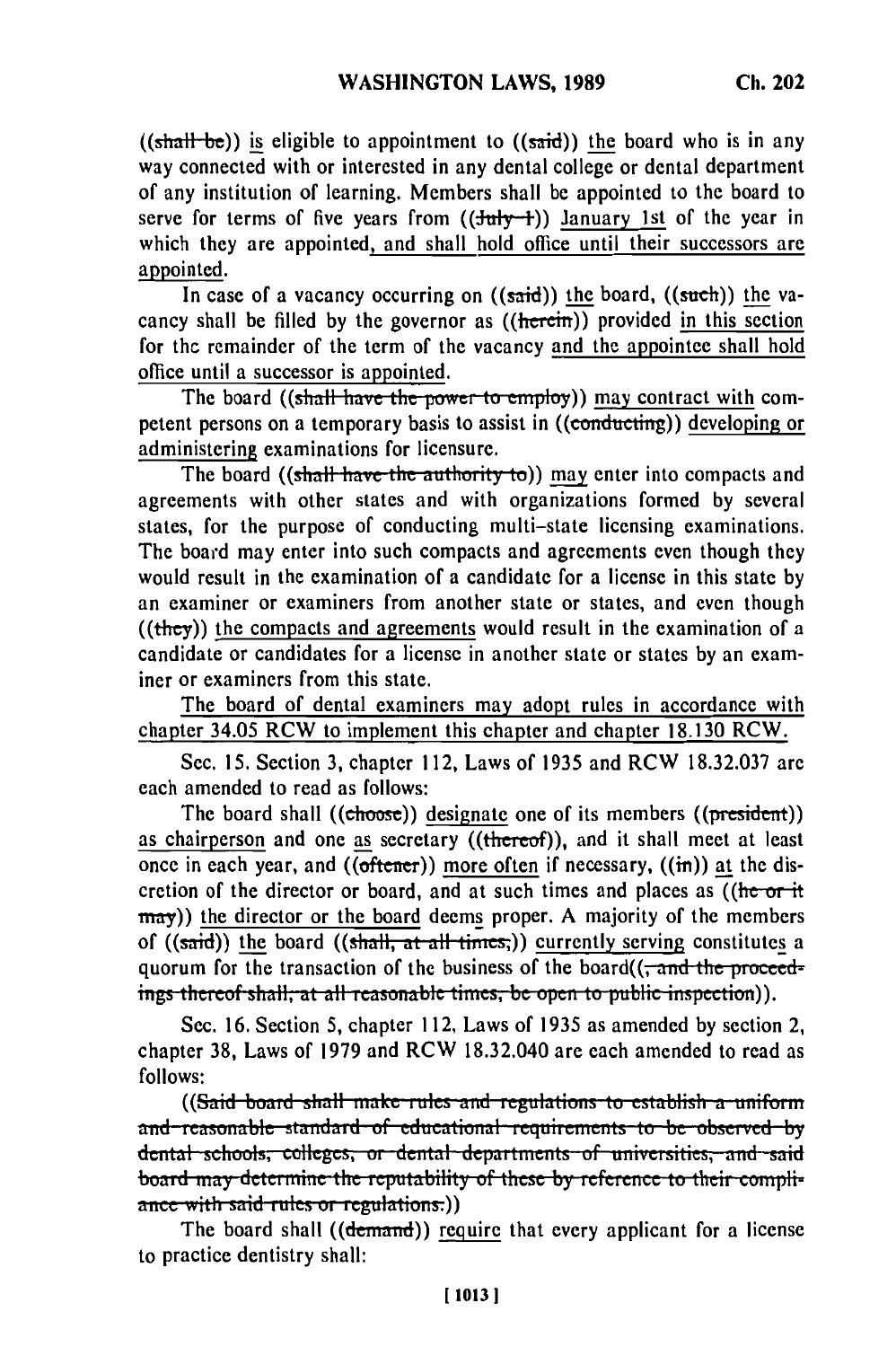(1)  $((Be-a-graduate-or have-fifteen-units-of-high school-work-in-ac$ ceptable subjects from a high or other secondary school approved by the

board:  $\left(\frac{2}{2}\right)$ ) Present satisfactory evidence of ((completion of predental and dental education under one of the following plans:

(a) Completion of a minimum of thirty semester hours of collegiate credit in acceptable subjects from a college or university approved by the board, and graduation from a dental college, school, or dental department of an institution requiring four courses of instruction of at least eight months-each, approved by the board.

(b) Completion of a minimum of sixty semester hours of collegiate credit in acceptable subjects-from a college or university approved by the board, and graduation from a dental school, college, or dental department of an institution requiring three courses of at least eight months each, approved by the board.

 $(\frac{1}{2})$ ) graduation from a dental college, school, or dental department of an institution approved by the board;

(2) Submit, for the files of the board, a recent picture duly identified and  $attested((:))$ ; and

 $((4)$  Pass an examination given by the board of dental examiners in the theory and practice of the science of dentistry: PROVIDED, That the board may recognize a certificate granted by the national board of dental examiners in lieu of, or subject to, such examination as may be required: PROVIDED FURTHER, That the board may recognize passage of an examination given by another state or states, or by an organization formed by several states, with which the board has entered into a formal compact or agreement for the purpose of conducting a multi-state license examination: PROVIDED, HOWEVER, That nothing in this chapter shall be construed to prevent any dental school which may desire to do so from establishing for admission a higher standard of preliminary education than specified in this chapter.))

(3) Pass an examination prepared or approved by and administered under the direction of the board. The dentistry licensing examination shall consist of practical and written tests upon such subjects and of such scope as the board determines. The board may accept, in lieu of all or part of a written examination, a certificate granted by a national or regional testing organization approved by the board. The board shall set the standards for passing the examination. The director of licensing shall keep on file the examination papers and records of examination for at least one year. This file shall be open for inspection by the applicant or the applicant's agent unless the disclosure will compromise the examination process as determined by the board or is exempted from disclosure under RCW 42.17.250 through 42.17.340.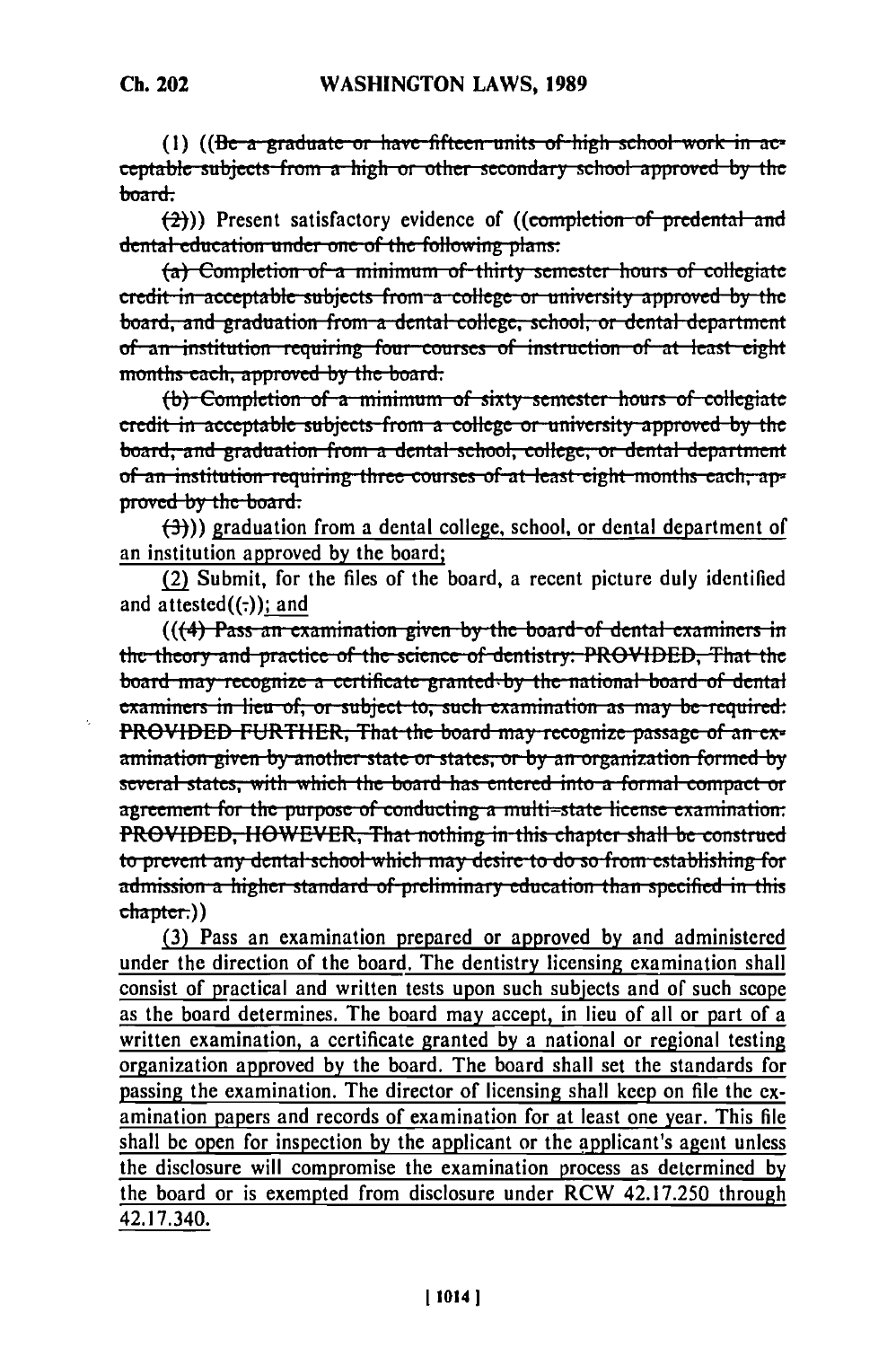$\overline{a}$ 

*\*Se. 17. Section 3, chapter 93, Laws of 1953 as last amended by section 30, chapter 287, Laws of 1984 and RCW 18.32050 are each amended to read as follows:*

*The members of the board shall each be compensated in accordance* with RCW ((43.03.240)) 43.03.250 and shall be reimbursed for travel ex*penses incurred in attending the meetings of the board in accordance with RCW 43.03.050 and 43.03.060. Board members shall be compensated and reimbursed pursuant to this section for their activities in administering a multi-state licensing examination pursuant to the boards compact or agreement with another state or states or with organizations formed by several states: PROVIDED, That any compensation or reimbursement received by a board member from another state, or organization formed by several states,* for such member's services in administering a multi-state licensing examina*tion, shall be deposited in the health professions account of the state general fund.*

\*Sec. **17** was vetoed, see message at end of chapter.

Sec. 18. Section 4, chapter 112, Laws of 1935 as last amended **by** section 28, chapter 52, Laws of 1957 and RCW 18.32.100 are each amended to read as follows:

The applicant for a dentistry license shall file an application on a form furnished by the director, ((and therein state his)) stating the applicant's name, age, place of residence, ((citizenship;)) the name of the school or schools attended by  $(\text{him})$  the applicant, the period of such attendance, the date of  $((\text{his}))$  the applicant's graduation, whether  $((\text{he}))$  the applicant has ever been ((suspended or disbarred from)) the subject of any disciplinary action related to the practice of dentistry, and shall include a statement of all of ((his)) the applicant's dental activities ((for the previous five years)). This shall include any other information deemed necessary **by** the board.

The application shall be signed by the applicant and sworn to by  $((him))$  the applicant before some person authorized to administer oaths, and shall be accompanied by ((testimonials of his moral character, and)) proof of ((his)) the applicant's school attendance and graduation.

((Said applicant at the time of making application must, in addition to other requisites, be a citizen of the United States or have first papers for **only** other requisites, be a citizen of the United States or have first papers for

Sec. 19. Section 29, chapter 52, Laws of 1957 as last amended by section 23, chapter 7, Laws of 1985 and RCW 18.32.110 are each amended to read as follows:

Except as otherwise provided in RCW 18.32.210,  $((as now or hereafter$ amended)) each applicant shall pay a fee determined by the director as provided in RCW 43.24.086, which shall accompany  $((\frac{h}{h})^2)$  the application((:-PROVIDED, That applicants not licensed in another state and not.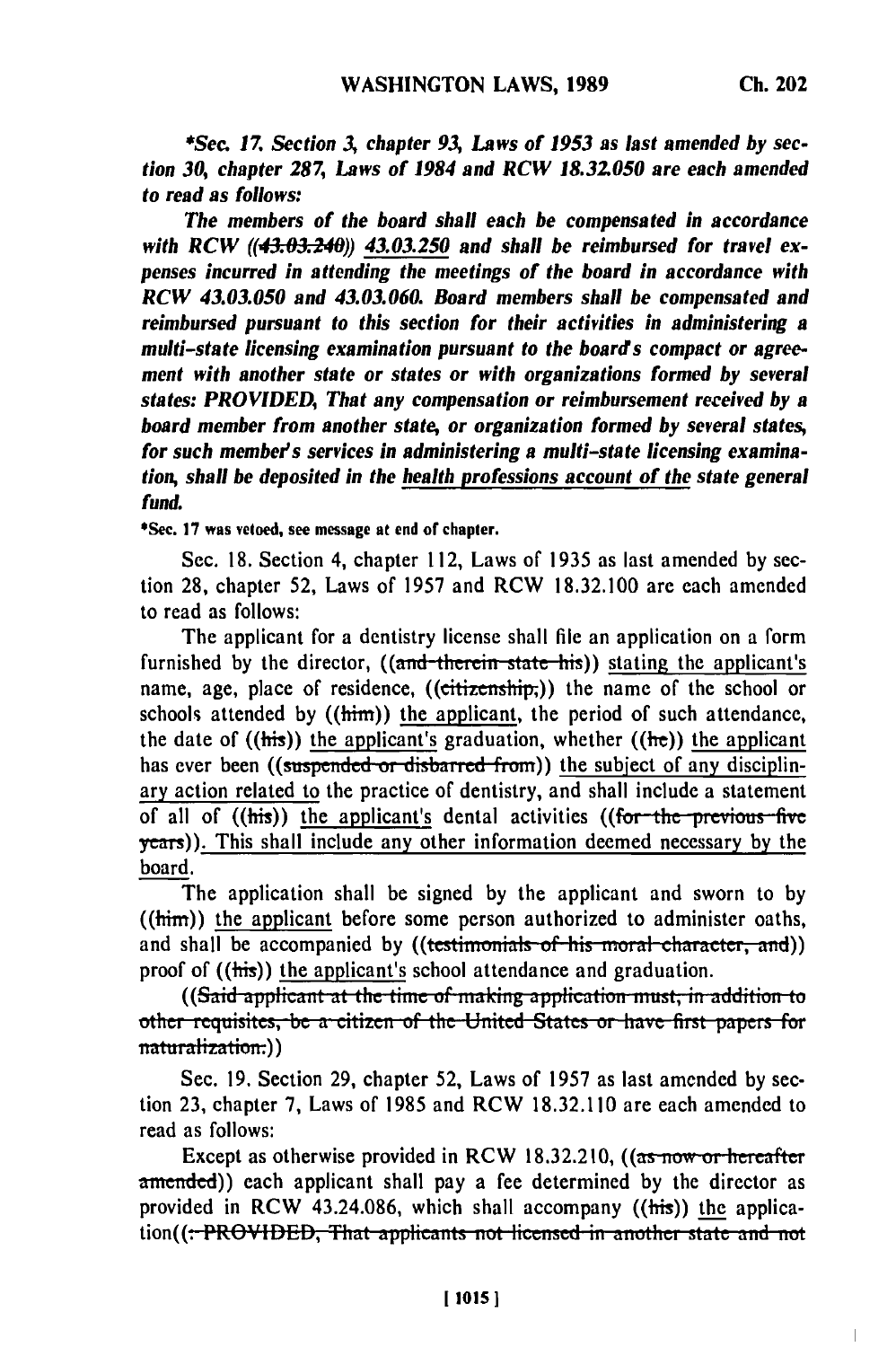residents of this state for at least six consecutive months shall pay an additional investigation fee determined by the director as provided in RCW  $43:24:086$ ).

Sec. 20. Section 5, chapter 93, Laws of 1953 as last amended by section 24, chapter 7, Laws of 1985 and RCW 18.32.120 are each amended to read as follows:

When the application and the accompanying proof are found satisfactory, the director shall notify the applicant to appear before the board at a time and place to be fixed by the ((director, which time shall be not less than sixty days after the receipt of such application by the director.

Examination shall be made in writing in all theoretic subjects. Both theoretic and practical examinations shall be of a character to give a fair test of the qualifications of the applicant to practice dentistry or dental sur $g$ <sub>ecry</sub> $)$ ) board.

The examination papers, and all grading thereon, and the grading of the practical work, shall be ((deemed public documents, and)) preserved for a period of not less than ((three years)) one year after the board has made and published its decisions thereon. All examinations shall be conducted by the board under fair and wholly impartial methods.

Any applicant who fails to make the required grade ((in his first  $ex$ amination is entitled to take as many subsequent examinations as he desires upon the prepayment of a fee determined by the director as provided in RCW-43.24.086 for each subsequent examination. At least two examinations shall be given in each calendar year)) by his or her fourth examination may be reexamined only under rules adopted by the board.

Applicants for examination or reexamination shall pay a fee as determined by the director as provided in RCW 43.24.086.

Sec. 21. Section 17, chapter 112, Laws of 1935 as amended by section 3, chapter 130, Laws of 1951 and RCW 18.32.160 are each amended to read as follows:

All licenses issued by the director on behalf of the board shall be signed by ((him and by all members)) the director or chairperson and secretary of the board((; provided that all licenses issued to applicants who are not naturalized citizens of the United States shall be conditioned upon full citizenship being acquired within a period of six years from issuance of said licenses, and any holder failing to so qualify shall not be eligible for renewal of his license until full citizenship is acquired. This limitation shall not apply to dentists fully registered and licensed at the effective date of this act).

Sec. 22. Section 24, chapter 112, Laws of 1935 as last amended by section 26, chapter 7, Laws of 1985 and RCW 18.32.180 are each amended to read as follows:

(1) Every person ( $(\text{granted } a$ -license under this-chapter shall pay to the director a license renewal) licensed to practice dentistry in this state shall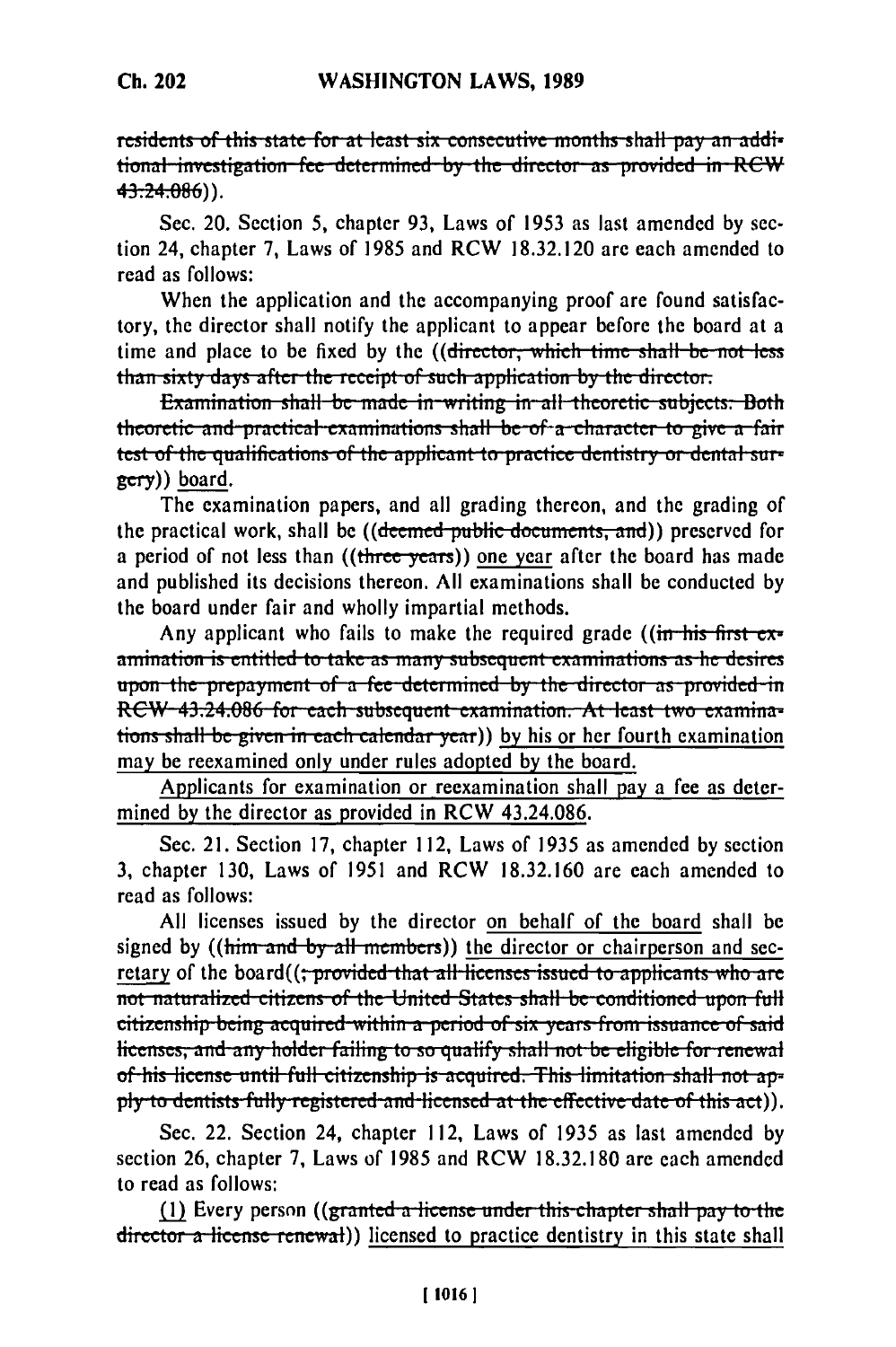register with the director of licensing, and pay a renewal registration fee determined by the director as provided in RCW 43.24.086 ((for the year commencing with the first day of October next following the issuance of his license, and annually thereafter. Payment must be made within thirty days following the commencement of the year for which the same accrues. The license renewal certificate issued by the director shall be indisperisable evidence that the same has been made:

The failure of any licensed dentist to pay his annual license renewal fee by the first day of November following the date on which the fee was due shall work a forfeiture of his license. It shall not be)). Any failure to register and pay the renewal registration fee renders the license invalid, and the practice of dentistry shall not be permitted. The license shall be reinstated  $(\overline{(except)})$  upon written application to the director and  $(\overline{(the)})$  payment to the state of a penalty fee determined by the director as provided in RCW 43.24.086, together with all ((annual)) delinquent license renewal fees ((delinquent at the time of the forfeiture, and those for each year thereafter up to the time of reinstatement)).

(2) A person who fails to renew the license for a period of three years may not renew the license under subsection (1) of this section. In order to obtain a license to practice dentistry in this state, such a person shall file an original application as provided for in this chapter, along with the requisite fees. The board, in its sole discretion, may permit the applicant to be licensed without examination, and with or without conditions, if it is satisfied that the applicant meets all the requirements for licensure in this state and is competent to engage in the practice of dentistry.

Sec. 23. Section 14, chapter 112, Laws of 1935 and RCW 18.32.220 are each amended to read as follows:

Anyone who is a ((legal-and-competent-practitioner of dentistry or dental surgery)) licensed dentist in the state of Washington( $\left(-\text{and of good}\right)$ moral character and known to the board of dental examiners of this state as such<sub>r</sub>)) who desires to change (( $\overline{his \cdot or \cdot her}$ )) residence to another state or territory, shall, upon application to the ((board of dental examiners)) director and payment of a fee as determined by the director under RCW 43.24-.086, receive a certificate over the signature of the ((president and secretary of said board)) director or the director's designee, which shall attest to the facts  $((above))$  mentioned in this section, and giving the date upon which  $((he was registered-and))$  the dentist was licensed.

Sec. 24. Section 37, chapter 5, Laws of 1977 ex. sess. as amended by section 39, chapter 259, Laws of 1986 and RCW 18.32.500 are each amended to read as follows:

RCW 18.32.510 through ((18.32.620)) 18.32.—– (RCW 18.32.360 as recodified by this 1989 act) shall be known and may be cited as the "Dental Disciplinary Board Act".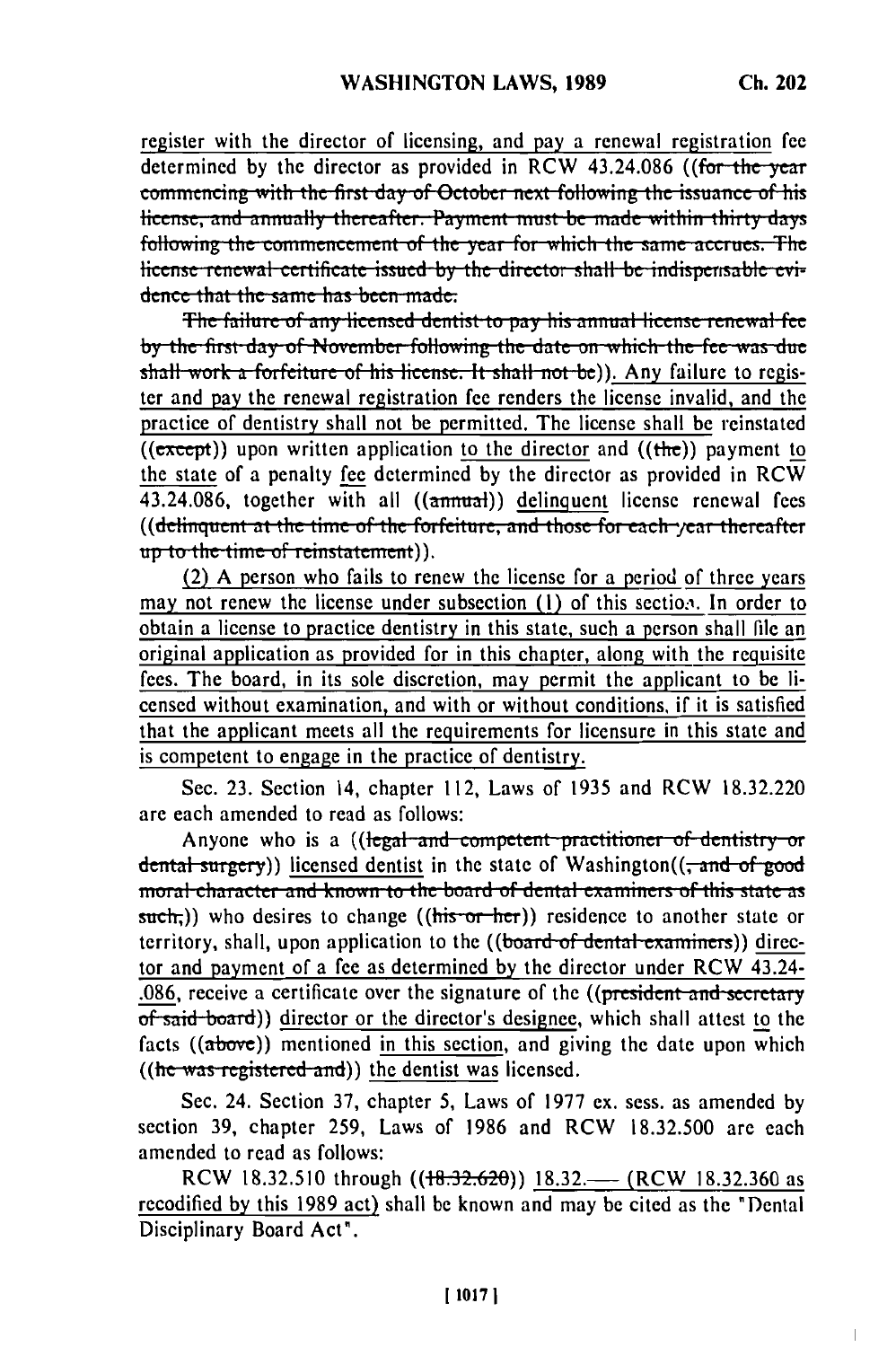Sec. **25.** Section 2, chapter **5,** Laws of **1977** ex. sess. as last amended **by** section 40, chapter **259,** Laws of **1986** and RCW **18.32.520** are each amended to read as follows:

Unless the context clearly requires otherwise, the definitions contained in this section shall apply throughout RCW 18.32.510 through ( $\left(\frac{18.32}{18.32}\right)$ .620)) **18.32.-** (RCW **18.32.360** as recodified **by** this **1989** act).

**(1)** "Board" means the dental disciplinary board created in RCW **18.32.560.**

(2) "License" means a certificate or license to practice dentistry in this state as provided for in this chapter.

**(3)** "Member" means member of the dental disciplinary board.

(4) "Secretary" means the secretary of the dental disciplinary board.

**(5)** "Director" means the director of licensing of the state of Washington.

**(6)** "To practice dentistry" means to engage in the practice of dentistry as defined in RCW **18.32.020.**

Sec. **26.** Section **3,** chapter **5,** Laws of **1977 ex.** sess. as amended **by** section 41, chapter 259, Laws of **1986** and RCW **18.32.530** are each amended to read as follows:

In addition to those acts defined in chapter **18.130** RCW, the term "unprofessional conduct" as used in RCW **18.32.530** through **((+8.32.620)) 18.32.-** (RCW **18.32.360** as recodified **by** this **1989** act) includes gross, willful, or continued overcharging for professional services.

*\*Sec 27. Section 10, chapter 5, Laws of 1977* **ex.** *sess. as amended by section 31, chapter 287, Laws of 1984 and RCW 1&32.600 are each amended to read as follows:*

*Members of the board shall be compensated in accordance with RCW* ((43.03.240)) 43.03.250 and shall be reimbursed for travel expenses as pro*vided in RCW 43.03.050 and 43.03.060 while engaged in business of the board.*

**\*Sec. 27 was vetoed, see message at end of chapter.**

**NEW SECTION.** Sec. **28. A** new section is added to chapter **18.32** RCW, to be codified between RCW **18.32.030** and **18.32.050,** to read as **follows:**

**A** member of the board of dental examiners may be removed **by** the governor for neglect of duty, misconduct, or malfeasance or misfeasance in office. Whenever the governor is satisfied that a member of the board has been guilty of neglect of duty, misconduct, or malfeasance or misfeasance in office, the governor shall file with the secretary of state a statement showing the governor's reasons, with the order of removal. The secretary of state shall immediately send a certified copy of the order of removal and statement of causes **by** certified mail to the last known address of the member in question.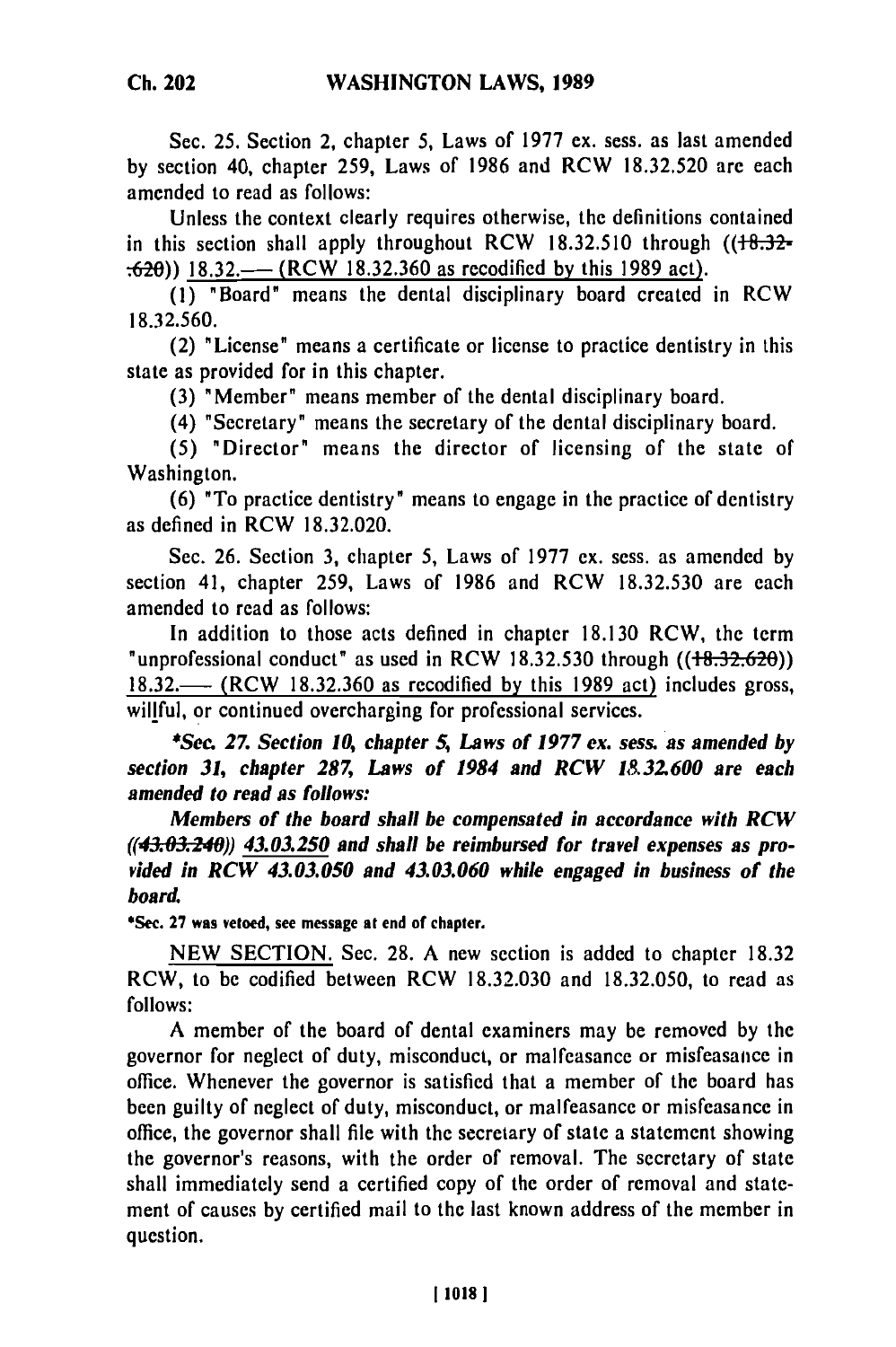**NEW** SECTION. Sec. 29. A new section is added to chapter 18.29 RCW to read as follows:

An applicant holding a valid license and and currently engaged in practice in another state may be granted a license without examination required by this chapter, on the payment of any required fees, if the director in consultation with the advisory committee determines that the other state's licensing standards are substantively equivalent to the standards in this state: PROVIDED, That the director in consultation with the advisory committee may require the applicant to: (1) File with the director documentation certifying the applicant is licensed to practice in another state; and (2) provide information as the director deems necessary pertaining to the conditions and criteria of the uniform disciplinary act, chapter 18.130 RCW and to demonstrate to the director a knowledge of Washington law pertaining to the practice of dental hygiene.

NEW SECTION. Sec. 30. A new section is added to chapter 18.32 RCW to read as follows:

An applicant holding a valid license and currently engaged in practice in another state may be granted a license without examination required by this chapter, on the payment of any required fees, if the board determines that the other state's licensing standards are substantively equivalent to the standards in this state: PROVIDED, That the board may require the applicant to: **(1)** File with the board documentation certifying the applicant is licensed to practice in another state; and (2) provide information as the board deems necessary pertaining to the conditions and criteria of the uniform disciplinary act, chapter 18.130 RCW and to demonstrate to the board a knowledge of Washington law pertaining to the practice of dentistry.

NEW SECTION. Sec. 31. There is appropriated from the health professions account to the department of licensing for the biennium ending June 30, 1991, the sum of one hundred nineteen thousand nine hundred sixty-nine dollars, or as much thereof as may be necessary, to carry out the purposes of this act.

NEW SECTION. Sec. 32. The following sections are recodified within the dental disciplinary board act in chapter 18.32 RCW:

**(1)** RCW 18.32.085; (2) RCW 18.32.290; (3) RCW 18.32.310; (4) RCW 18.32.320; (5) RCW 18.32.322; (6) RCW 18.32.324; (7) RCW 18.32.326; (8) RCW 18.32.328; (9) RCW 18.32.330;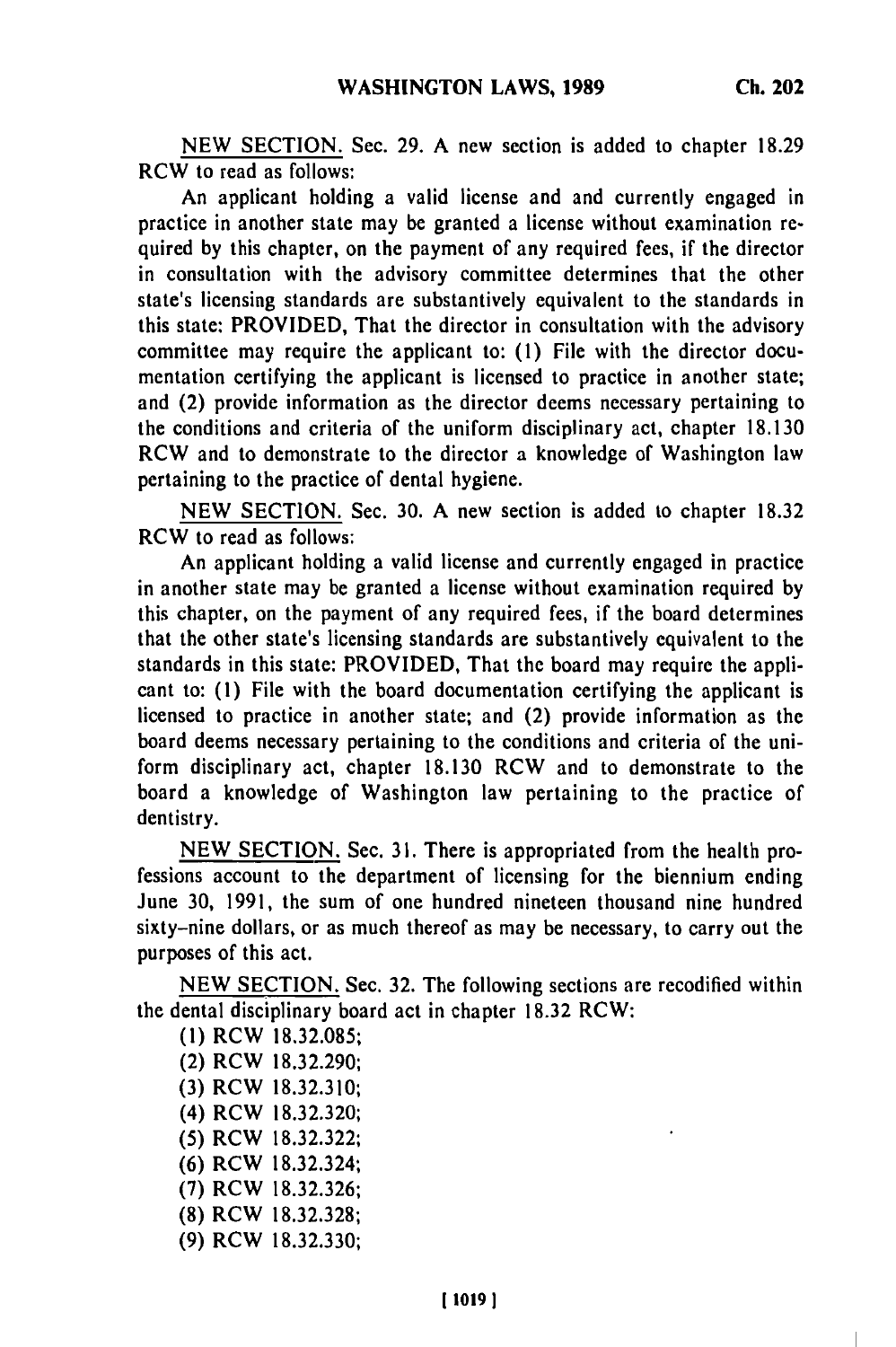**(10)** RCW **18.32.340;**

**(11)** RCW **18.32.350;** and

(12) RCW **18.32.360.**

**NEW SECTION.** Sec. **33.** The following acts or parts of acts are each repealed:

**(1)** Section **28,** chapter **16,** Laws of **1923,** section **1,** chapter 47, Laws of **1969,** section 21, chapter **292,** Laws of **1971** ex. sess., section 24, chapter **30,** Laws of **1975 1st ex.** sess., section **30,** chapter **158,** Laws of **1979,** section **19,** chapter **7,** Laws of **1985** and RCW **18.29.020;**

(2) Section 14, chapter **168,** Laws of **1983,** section **29,** chapter **287,** Laws of 1984 and RCW **18.29.03 1;**

**(3)** Section **33,** chapter **16,** Laws of **1923,** section **3,** chapter 47, Laws of **1969,** section **25,** chapter **30,** Laws of **1975 1st** ex. sess., section 20, chapter **7,** Laws of **1985** and RCW 18.29.040;

(4) Section **32,** chapter **16,** Laws of **1923,** section **5,** chapter 47, Laws of **1969,** section **26,** chapter **30,** Laws of **1975 1st** ex. sess., section **33,** chapter **158,** Laws of **1979,** section 22, chapter **7,** Laws of **1985** and RCW **18.29.070;**

**(5)** Section 21, chapter 112, Laws of **1935** and RCW **18.32.070;**

**(6)** Section **13,** chapter 112, Laws of **1935,** section 4, chapter 49, Laws of **1969,** section **32,** chapter **30,** Laws of **1975 1st ex.** sess., section **27,** chapter **7,** Laws of **1985** and RCW **18.32.210;** and

**(7)** Section **15,** chapter 112, Laws of **1935,** section **33,** chapter **30,** Laws of **1975 1st** ex. sess., section **28,** chapter **7,** Laws of **1985** and RCW **18.32.225.**

**NEW SECTION.** Sec. 34. Sections **1** through **I I** of this act are each added to chapter **18.29** RCW.

Passed the House April **15, 1989.**

Passed the Senate April **6, 1989.**

Approved **by** the Governor May **3, 1989,** with the exception of certain items which were vetoed.

Filed in Office of Secretary of State May **3, 1989.**

Note: Governor's explanation **of** partial veto is as follows:

**'1** am returning herewith, without my approval as to sections **17** and **27,** Substitute House Bill No. 1894, entitled:

**"AN ACT** Relating to technical changes in chapter **18.29** and **18.32** RCW.'

RCW 43.03.240 specifically designates all part-time boards which perform regulatory or licensing functions with respect to a specific profession, occupation, busiulatory or licensing functions with respect to a specific profession, occupation, pusiboards continues to a Class Three Groups for purposes of compensation, we meet to be the state when the state which day during which devices the boards classified as Class Three Groups receive up to \$50 for each day during which the member attends an official meeting or performs statutorily prescribed duties. Both the Board of Dental Examiners and the Dental Disciplinary Board are included in the definition of the part-time boards under RCW 43.03.240 which is the Class Three reimbursement and compensation statute.

Sections **17** and **27** of Substitute House Bill No. 1894 attempt to change the compensation of the Board of Dental Examiners and the Dental Disciplinary Board